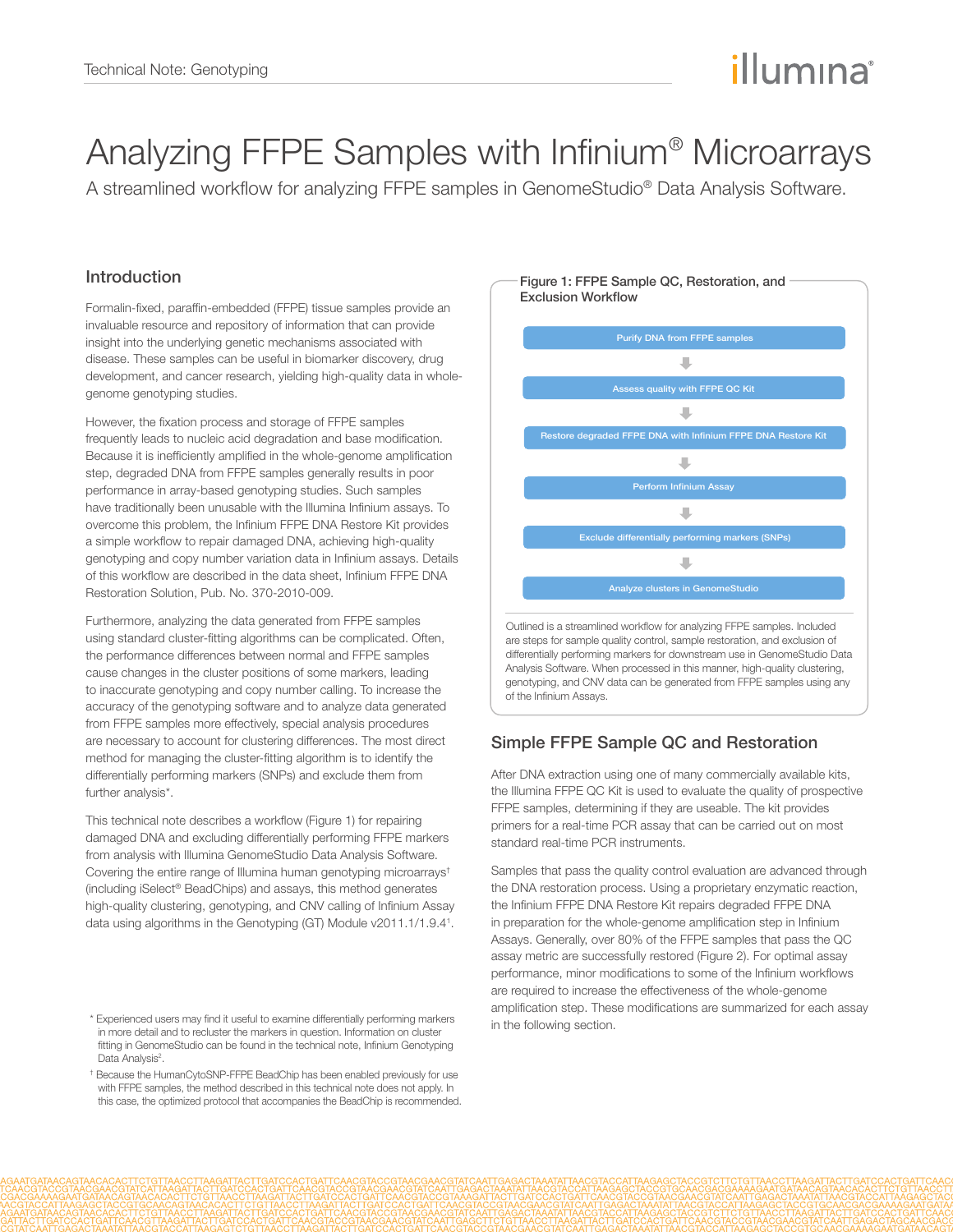

each) were analyzed in triplicate by real-time PCR. The average Cq value for the control DNA was subtracted from Ct values for FFPE DNA. The resulting Delta Ct values were plotted against the Infinium HD Assay call rates for the same samples after restoration. Greater than 80% of samples with a QC value below 5 were successfully genotyped (orange box). Depending on sample origin and age (1–35 years), 35–95% of samples passed QC.

#### Infinium Assay Modifications

For both manual and automated workflows, the amplification step should be performed as instructed in the manual protocol with the following modifications.

- Infinium HD Super Protocol: To prepare the MSA1 plate ("Make MSA1 Plate" step), 8 μl of the repaired sample DNA, instead of the standard 4 μl, are added to the corresponding wells in the MSA1 plate.
- Infinium HTS and HD Ultra Protocols: To prepare the MSA3 plate ("Make MSA3 Plate" step), 8 μl of the repaired sample DNA, instead of the standard 4 μl, are added to the corresponding wells in the MSA3 plate.
- Infinium LCG Protocol: To prepare the MSA6 plate ("Make MSA6 Plate" step), 8 μl of the repaired sample DNA, instead of the standard 4 μl, are added to the corresponding wells in the MSA6 plate.

For all other Infinium assays, whole-genome amplification is performed as instructed in the appropriate Infinium Assay Guides. Following amplification, the remaining protocol steps are performed as recommended using either the manual or automated workflows accordingly.

## Excluding Differential Markers

Following the completion of the Infinium Assay, the generated raw data are uploaded to [GenomeStudio](http://www.illumina.com/informatics/sequencing-microarray-data-analysis/genomestudio.ilmn) and evaluated as described in the following sections.

#### Cluster Normal Samples

Cluster information for normal samples can be obtained directly from Illumina-supplied cluster files as described in Option #1. When an Illumina-supplied cluster file is unavailable (as with custom arrays), genotyping data from normal samples can be clustered as described in Option #2.

- Option #1: Using the cluster file associated with the array used for genotyping, create a project in [GenomeStudio](http://www.illumina.com/informatics/sequencing-microarray-data-analysis/genomestudio.ilmn). Select the Index, Name, AA\_R\_Mean, AB\_R\_Mean, and BB\_R\_Mean columns for all markers and export the data to a Microsoft Excel file named with the suffix, "\_Normal-intensities".
- Option #2: To cluster normal samples, all FFPE samples are excluded and normal samples are processed using the [GenomeStudio](http://www.illumina.com/informatics/sequencing-microarray-data-analysis/genomestudio.ilmn) automated clustering algorithm. Preferably, at least 100 samples should be analyzed. If 100 samples are not available, fewer samples can be used for clustering, yielding diminishing data quality as the number of samples decreases. After clustering, update the SNP statistics and output data from the SNP table. If applicable, exclude samples that do not pass QC (outliers) using call rate and p10 GC metrics, and recluster the remaining normal samples. After clustering is complete, select the Index, Name, AA\_R\_Mean, AB\_R\_Mean, and BB\_R\_Mean columns for all markers and export the data to an Excel file named with the suffix, "\_Normal-intensities".

#### Table 1: Excel Functions that Identify Differentially Performing Loci

| <b>Differential</b><br><b>Metric</b> | <b>Function</b>                        |
|--------------------------------------|----------------------------------------|
| AA R Mean                            | abs[AA R Mean(Normal)-AA R Mean(FFPE)] |
| AB R Mean                            | abs[AB_R_Mean(Normal)-AB_R_Mean(FFPE)] |
| <b>BB R Mean</b>                     | abs[BB R Mean(Normal)-BB R Mean(FFPE)] |

Results in the Function column of the Excel file correspond to the absolute value for the intensity differential between the AA\_R\_Mean, AB\_R\_Mean, and BB\_R\_Mean values of the normal and FFPE populations.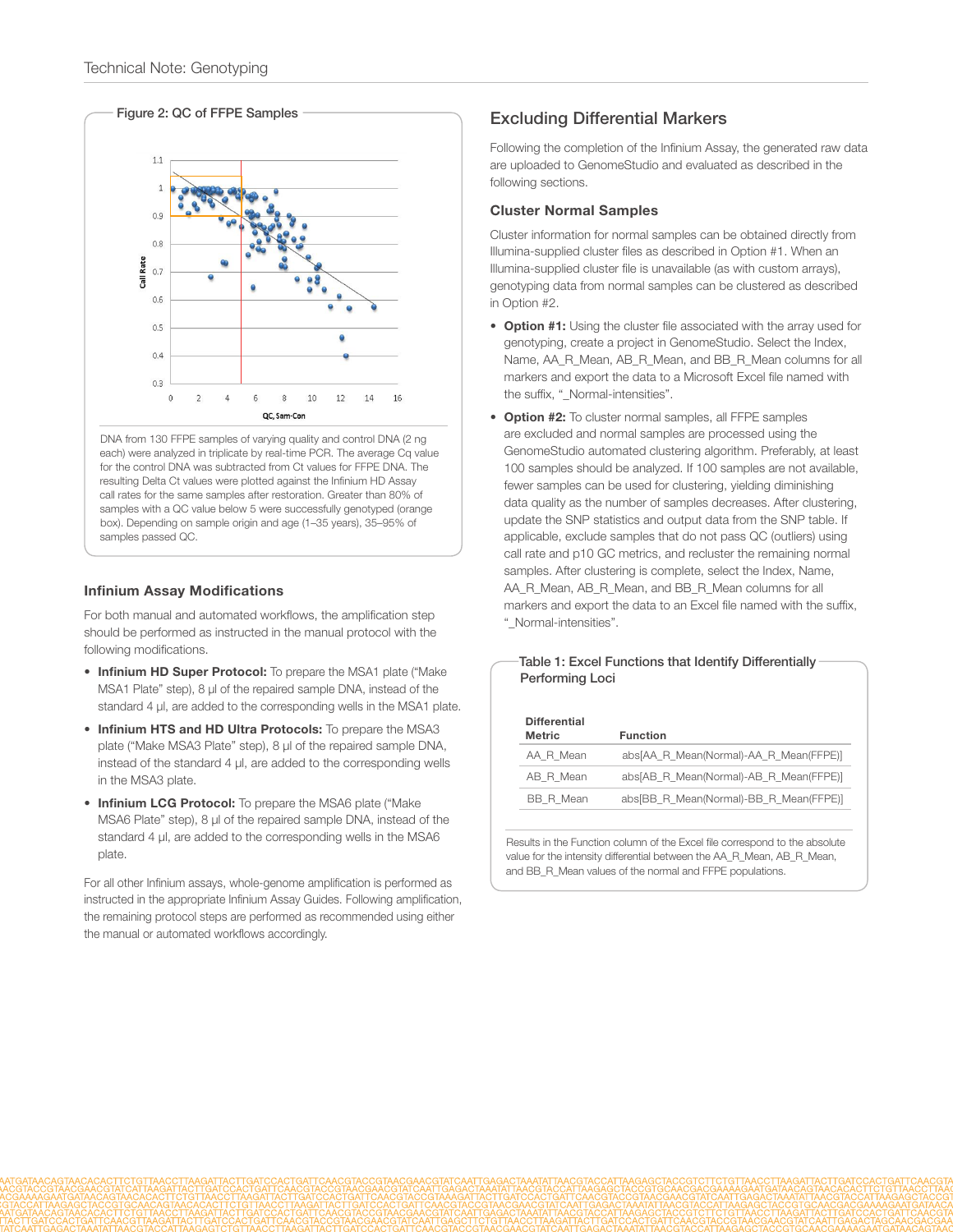#### Cluster FFPE Samples

To cluster the FFPE samples, all normal samples are excluded and FFPE samples are processed using the [GenomeStudio](http://www.illumina.com/informatics/sequencing-microarray-data-analysis/genomestudio.ilmn) automated clustering algorithm. Preferably, at least 100 samples should be analyzed. If 100 samples are not available, fewer samples can be used for clustering, yielding diminishing data quality as the number of samples decreases. After clustering, update the SNP statistics and output data from the SNP table. If applicable, exclude samples that do not pass QC (outliers) using call rate and p10 GC metrics, and recluster the remaining FFPE samples. After clustering is complete, select the Index, Name, AA\_R\_Mean, AB\_R\_Mean, and BB\_R\_Mean columns for all markers and export the data to an Excel file named with the suffix, "\_FFPE-intensities".

#### Compare Data Sets

After the normal and FFPE samples have been clustered in [GenomeStudio](http://www.illumina.com/informatics/sequencing-microarray-data-analysis/genomestudio.ilmn) and the data exported to Excel files, merge the data sets into a single Excel file. Next, compare the absolute values of the differences between samples at each marker. Calculate the AA\_R\_Mean, AB\_R\_Mean, and BB\_R\_Mean differential metrics for each marker and cluster type by the functions defined in Table 1.

#### Exclude Differentially Performing Markers

Rows in which any of the three differential metrics are greater than 0.25 are scored as 1. All other rows are scored as 0. The differential 0,1 column can now be imported into the [GenomeStudio](http://www.illumina.com/informatics/sequencing-microarray-data-analysis/genomestudio.ilmn) Genotyping Module where markers defined as 1 are zeroed and excluded from further analysis. Generally, approximately 10–30% of all markers are removed in this manner.

After excluding differentially performing markers, standard cluster fitting in [GenomeStudio](http://www.illumina.com/informatics/sequencing-microarray-data-analysis/genomestudio.ilmn) can proceed to generate high-quality clustering, genotyping, and CNV data as described in the technical note, [Infinium](http://res.illumina.com/documents/products/technotes/technote_infinium_genotyping_data_analysis.pdf)  [Genotyping Data Analysis](http://res.illumina.com/documents/products/technotes/technote_infinium_genotyping_data_analysis.pdf)<sup>2</sup>.

## **Summary**

Archival FFPE samples hold an abundance of invaluable information for many genomic studies, yet they often perform poorly in arraybased assays due to highly degraded DNA. The method for repairing damaged DNA and excluding differentially performing markers described in this technical note increases the accuracy of the [GenomeStudio](http://www.illumina.com/informatics/sequencing-microarray-data-analysis/genomestudio.ilmn) software and enables effective data analysis from these samples. When processed in this manner, high-quality clustering, genotyping, and CNV data can be generated from FFPE samples using any of the Infinium Assays.

## Learn More

For more information about [GenomeStudio](http://www.illumina.com/informatics/sequencing-microarray-data-analysis/genomestudio.ilmn) Software and supporting documentation, visit [www.illumina.com/informatics/sequencing-micro](http://www.illumina.com/informatics/sequencing-microarray-data-analysis/genomestudio.ilmn)[array-data-analysis/genomestudio.ilmn.](http://www.illumina.com/informatics/sequencing-microarray-data-analysis/genomestudio.ilmn)

To learn more about the Infinium Genotyping Assays, visit www.illumina.com/technology/infinium\_hd\_assay.ilmn.

## **References**

- 1. GenomeStudio Software package, Genotyping (GT) Module v2011.1/1.9.4 (www.illumina.com/software/genomestudio\_software.ilmn).
- 2. Infinium Genotyping Data Analysis [\(www.illumina.com/documents/products/](http://res.illumina.com/documents/products/technotes/technote_infinium_genotyping_data_analysis.pdf) [technotes/technote\\_infinium\\_genotyping\\_data\\_analysis.pdf\).](http://res.illumina.com/documents/products/technotes/technote_infinium_genotyping_data_analysis.pdf)